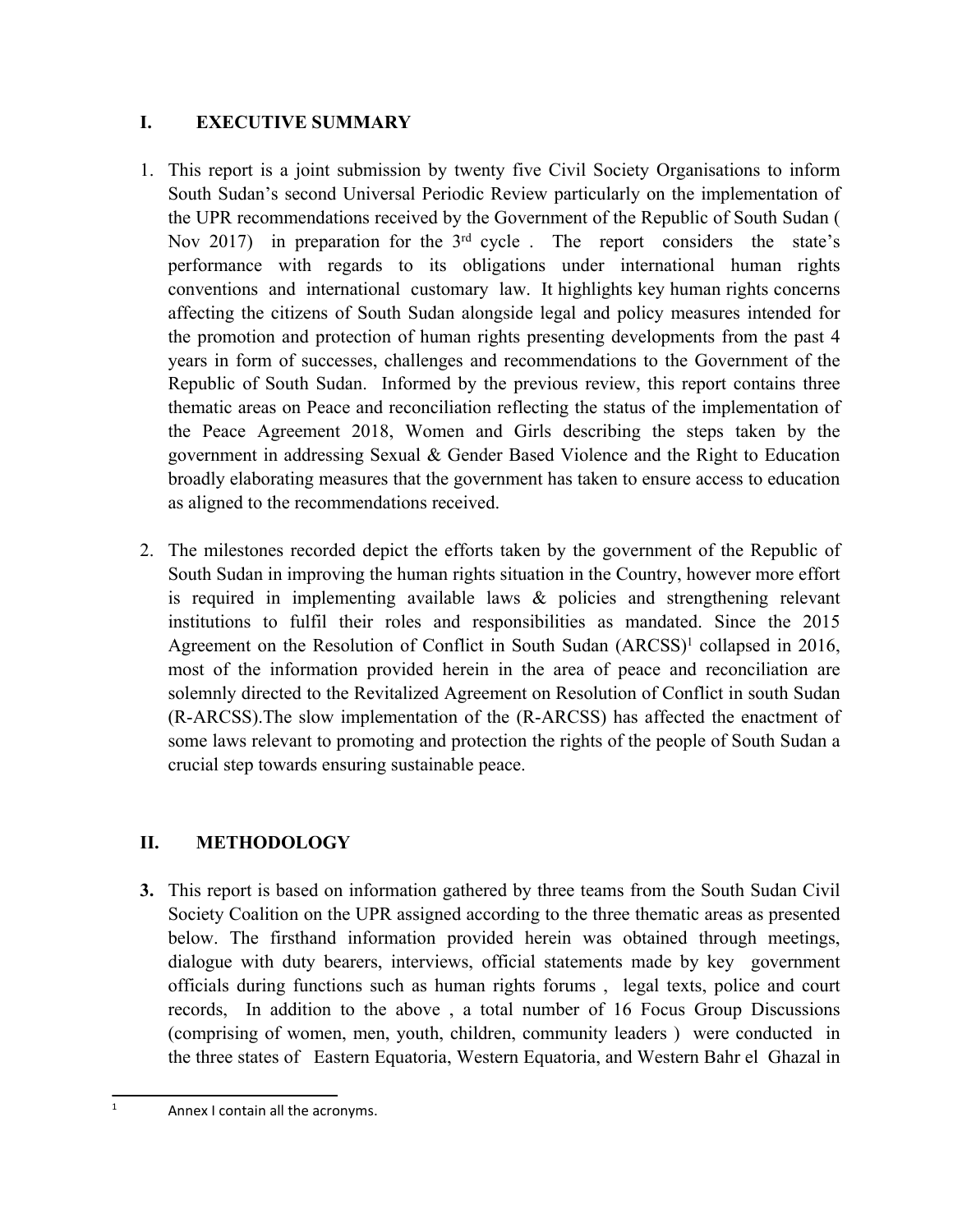<sup>a</sup> 2 weeks national consultation exercise in the year 2020. Furthermore, secondary data was obtained from civil society reports (progress reports on the Implementation of the UPR recommendations), policy briefs and reliable media reports. A five member committee was set up to develop and review repor<sup>t</sup> to ensure consistency and compliance with OHCHR guidelines.

### **III. STATUS OF THE IMPLEMENTATION OF THE UPR RECOMMENDATIONS**

### **PEACE & RECONCILIATION**

**Recommendation no: 126.4, 126.5, 126.7, 126.9, 126.12, 126.14, 126.15, 126.17, 126.18, 126.19, 126.20, 126.25**

- 4. The 2015 Agreement of the Resolution of Conflict in South Sudan (ARCSS) collapsed on the 8<sup>th</sup> July 2016 and this was followed by the signing of the Revitalised Agreement of the Resolution of Conflict in South Sudan (R-ARCSS) on September 12<sup>th</sup> 2018 to replace the ARCSS as an attempt to dealing with and ending the violent conflict / the five-year civil war in South Sudan. The R-ARCSS contains attractive provisions but there is lack of political will by the parties in implementing the agreement. The Reconstituted Government of National Unity (R-TGONU) is now in its third year of the Transitional period with most of the provisions not fully implemented whereas others are not ye<sup>t</sup> started. The executive organ of the governmen<sup>t</sup> was formed by the parties to the agreemen<sup>t</sup> in 2019, state governors appointed in February 2020 and subsequently followed by state ministers and county commissioners. Furthermore, the 35% affirmative action for women representation in the executive is not fully adhered to by the parties to the agreement. The parties to the R-ARCSS have reached <sup>a</sup> consensus on the structures and allocation of positions in the three administrative areas including Greater Pibor Administrative Area (GPAA), Abyei Administrative Area (AAA) and Ruweng Administrative Area (RAA).
- 5. Most of the institutions tasked to implement the agreemen<sup>t</sup> including the National Transitional Committee (NTC), Joint Defense Board (JDB), Strategic Defense and Security Review Board (SDSR-B), Reconstituted Joint Monitoring and Evaluation Commission (R-JMEC), Joint Military Ceasefire Commission (JMCC), National Constitution Amendment Committee (NCAC), Ceasefire & Transitional Security Arrangements Monitoring and Verification Mechanism (CTSAMVM) and Joint Transition Security Committee (JTSC) have been formed as scheduled and are functional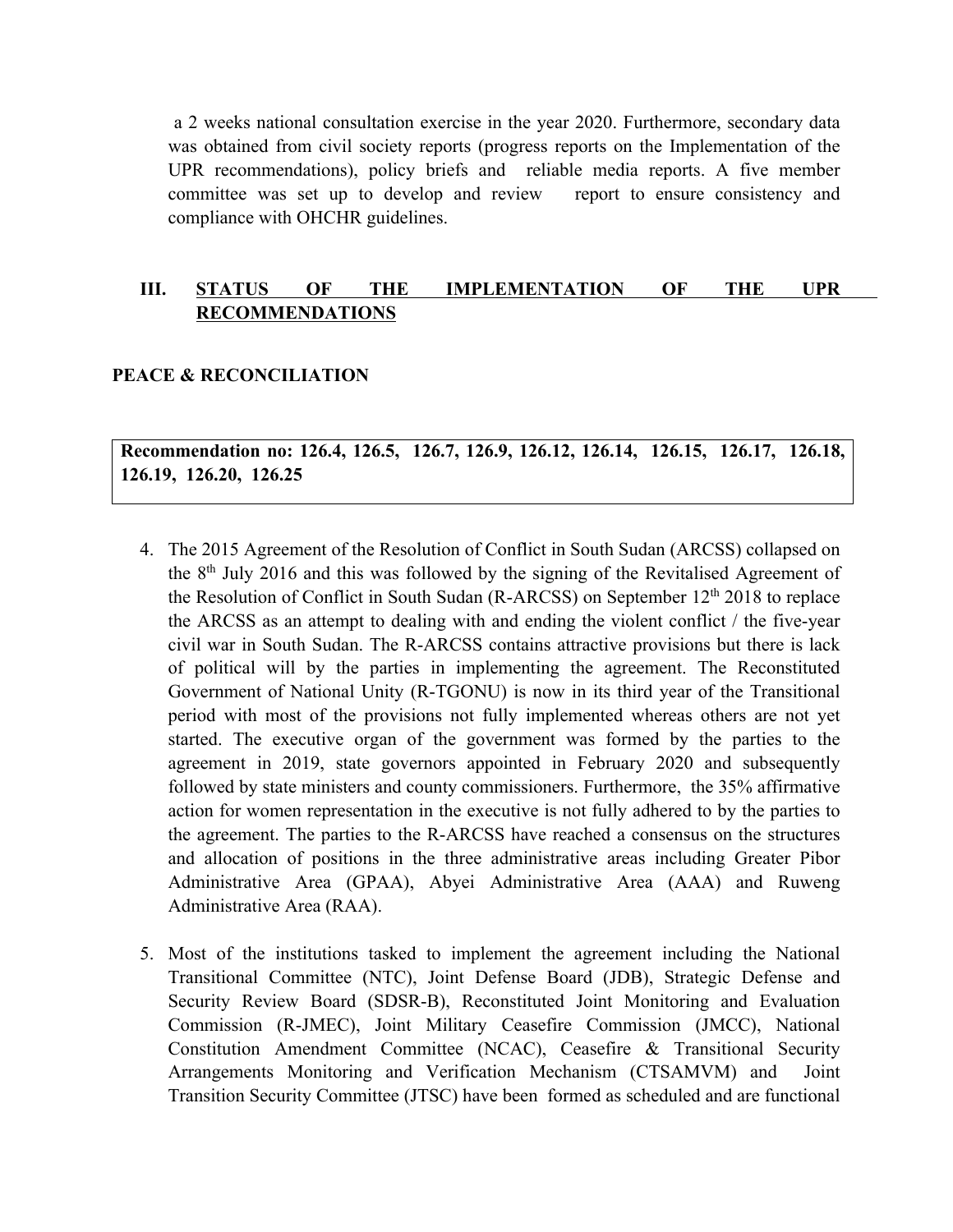excep<sup>t</sup> the Reconstituted Transitional National Legislative Assembly (RTNLA), the council states, state legislatures and the county legislative councils. It is worth noting that the R-TGoNU is operating behind schedule of the R-ARCSS, now in its third year of the Transitional period. Despite the continuous and consistent demand, engagements and calls from the Civil Society, Inter-Governmental Authority on Development (IGAD) and the international Community, the implementation of the R-ARCSS remains critically slow, selective, inconsistent and less responsive to addressing the dire situation of the country. The reconstitution of the RTNLA, council of states and the state Parliaments has been delayed till the third year of the Transitional period, hence raising doubts if these institutions can fully execute their mandate in implementing the provisions of the R-ARCSS before the end of the Transitional period. The Cessation of Hostilities Agreement (COHA) as signed by the parties during the High Level Revitalization Forum (HRLF) and subsequently the Permanent Cease Fire as provided in the chapter II of the R-ARCSS is largely holding. However the Cease Fire monitoring body CTSAMVM, Civil Society Organisations (CSOs) particularly the voluntary taskforce on Peace Implementation Monitoring Initiative (PIMI) and UNMISS reported clashes between the South Sudan People'<sup>s</sup> Defense Forces (SSPDF) and the Sudan People'<sup>s</sup> Liberation Army-In Opposition (SPLA-IO) especially within the Central Equatoria (CE) region as well as in other parts of the country in the first and the second years of the Transitional period.

- 6. The 83,000 Necessary Unified Forces (NUF) as provided by the R-ARCSS are ye<sup>t</sup> to be graduated from their respective cantonment sites and deployed. It is not clear when they will be graduated and subsequently deployed. More so, the cantonment sites are reportedly not functioning as provided by the agreement. There are significant reports of lack of basic needs including but not limited to food, medicine and proper shelter. These constraints have led to <sup>a</sup> large number of the forces deserting the cantonment sites in search for better living conditions.
- 7. Chapter V of the R-ARCSS provides for Transitional Justice (TJ), Accountability, Reconciliation and Healing. In pursuit of these, <sup>a</sup> Cabinet-level decision was made and the Ministry of Justice & Constitutional Affair (MoJCA) acknowledged that it would take lead in all the processes of the TJ as provided by the agreement. Recently (**in June 2021**) MoJCA issued <sup>a</sup> ministerial order for the appointment of members of the technical committee on the Commission of Truth, Reconciliation and Healing (CTRH). The technical committee comprises of members of the parties to the R-ARCSS, Civil Society, and Academia. This was subsequently followed by the launching of the technical committee Commissioned by the First Vice President Dr. Riek Machar Teny on 30<sup>th</sup> June, 2021. However, the national consultation process on the CTRH is ye<sup>t</sup> to start and it is not clear when it will come to effect. The national transitional justice processes have continued to lag behind, Chapter V of the peace agreemen<sup>t</sup> remains the least implemented. In addition to this, the citizens have less or no understanding of the Transitional Justices process. For instance, at the state level the understanding of it has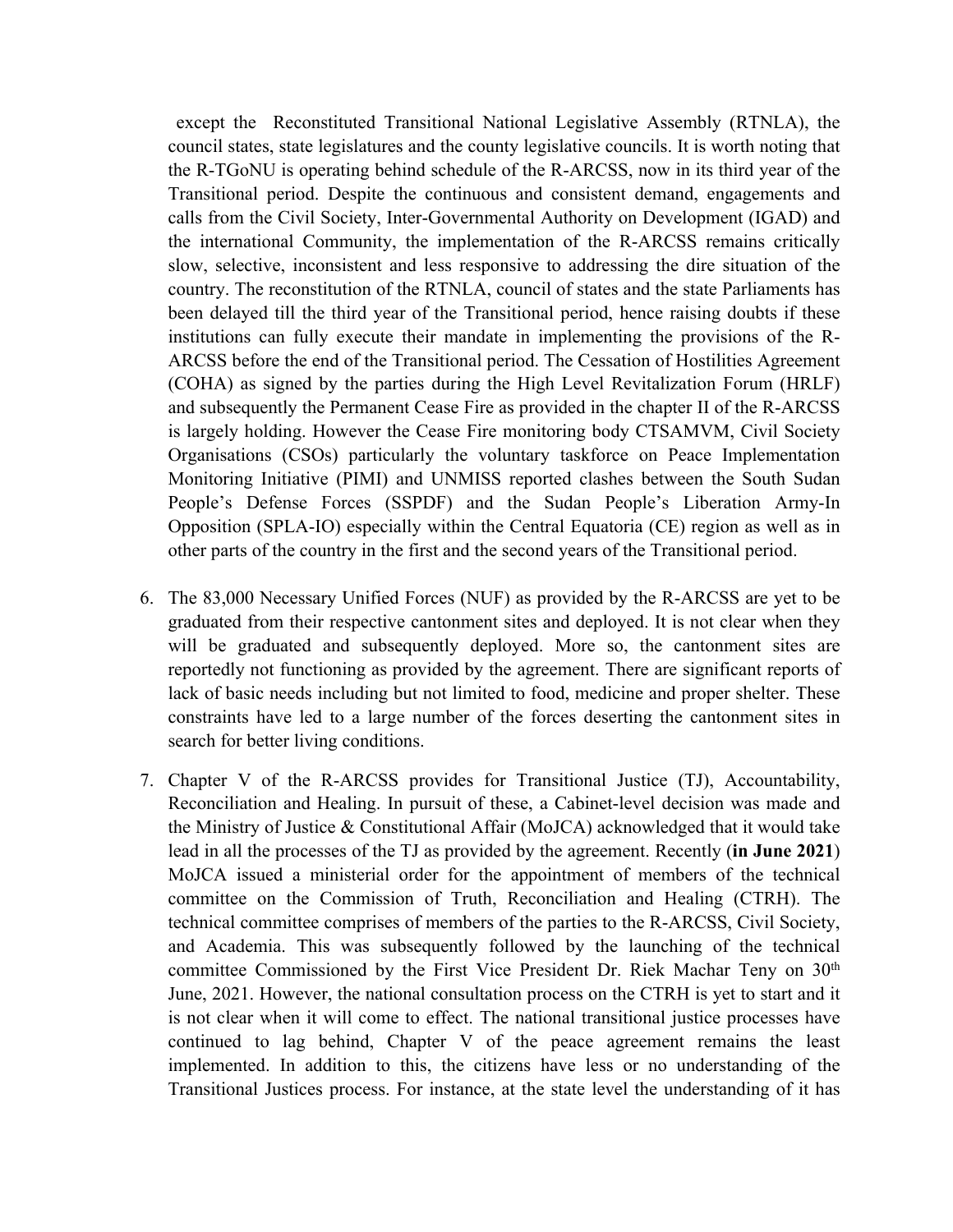remained substantially very low among citizens. Consultations on drafting <sup>a</sup> legislation for the formation of the Transitional Justice mechanisms has not picked up to date. For this process to be effective and realistic, the governmen<sup>t</sup> should ensure that the consultative process is inclusive in nature such that no single section of the community is left out. The three Transitional Justice mechanisms in Chapter V of the R-ARCSS (CTRH, Compensation and Reparation Authority (CRA), and Hybrid Court for South Sudan (HCSS) requires the views of the citizenry for the enactment of their legislations. Therefore, the MoJCA is urgently required to carry out <sup>a</sup> wide range of stakeholder'<sup>s</sup> consultation especially with the citizens so that their views are incorporated into the legislations during the enactment process. Chapter VI of the R-ARCSS provides for and mandates the R-TGONU to initiate and oversee <sup>a</sup> Permanent Constitution-making process during the twenty-four (24) months of the transitional period. This provision has not been implemented due to the fact that the commencement of the constitution-making processes including the enactment of legislations to govern the process and Reconstitution of the National Constitution Review Committee (NCRC) has been delayed.

- 8. Due to the slow implementation of the R-ARCSS, there has been no initiative by the governmen<sup>t</sup> to document and investigate alleged human rights violations. The delay in documenting and investigating alleged human rights violations would negatively affect the Transitional Justice processes because it is likely that the available evidences and testimonies of human violations would disappear hence justice would not be served. The R-TGoNU is required to urgently expedite and operationalise the signed Memorandum of Understanding (MOU) with the African Union (AU) in order to pave way for the establishment of the Hybrid Court for South Sudan (HCSS) being one of the three mechanisms of Transitional Justice as provided for by the R-ARCSS.
- 9. The R-ARCSS provides for the Reconstitution of <sup>a</sup> competent and independent National Elections Commission (NEC) to conduct free, fair, periodic and credible elections before the end of the Transitional period with the outcome of the election reflecting the will of the electorate. The NEC was supposed to be reconstituted within seven (7) months of the Transitional period which has elapsed and there seems to be no plans underway to conduct elections any time soon as stipulated by the agreement. The governmen<sup>t</sup> should pu<sup>t</sup> in place mechanisms to create an attractive and conducive environment including creation of <sup>a</sup> safe political and social environment to foster effective and timely elections for the citizens to choose their leaders through the ballot. In the fore front of the above, the governmen<sup>t</sup> should quickly reconstitute <sup>a</sup> competent and independent NEC to immediately start all the necessary preparations required to conduct free, fair, periodic and credible elections. The other preparations required of the governmen<sup>t</sup> is to create <sup>a</sup> conducive environment for the conduct of elections include but not limited to implementing the security arrangements provisions of the agreement, promulgation of the Political Parties act, Elections Act, conducting <sup>a</sup> national housing and population census,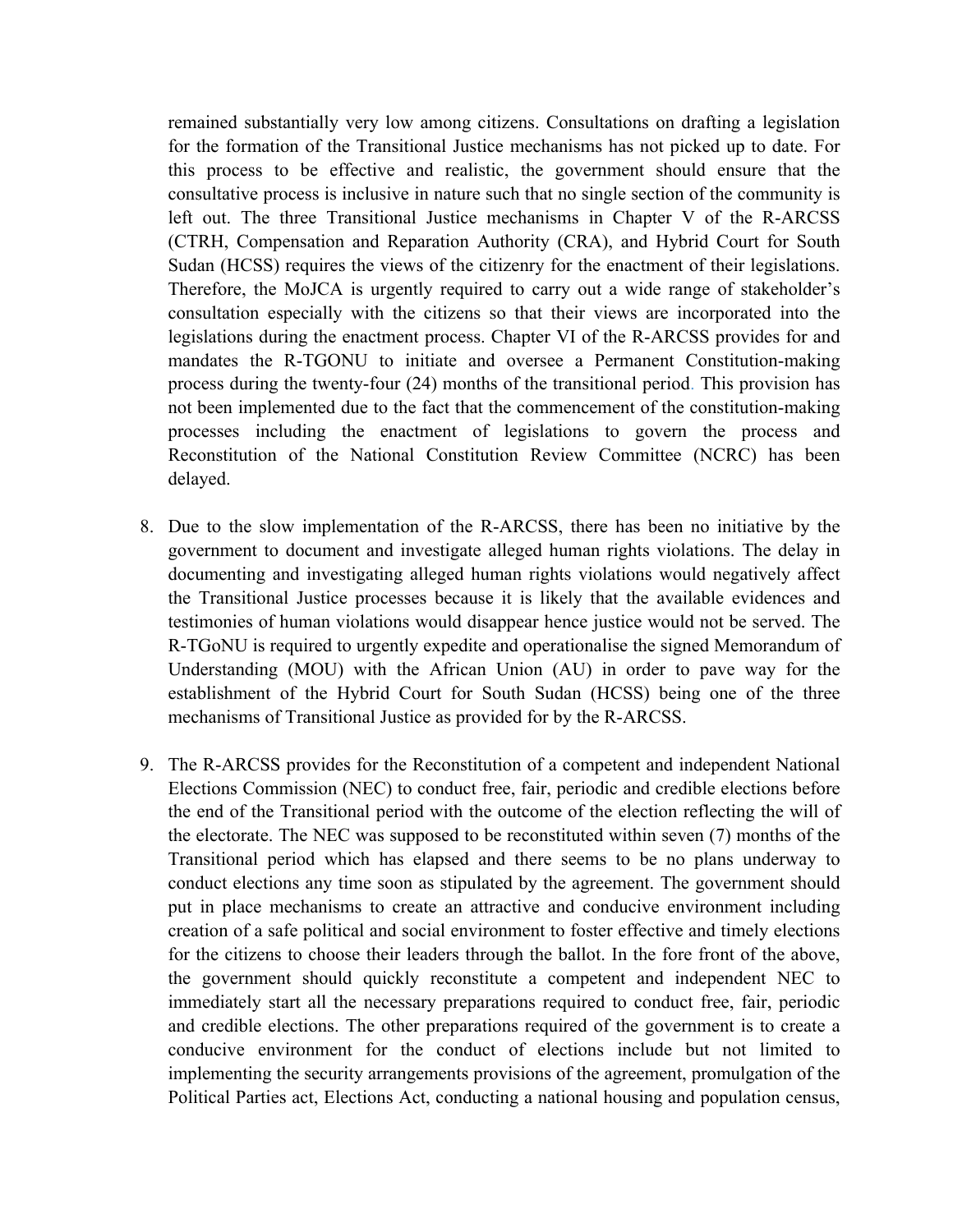resettlement of Internally Displaced Persons (IDPs), repatriation of refugees, public awareness and allocation of enough resources. Till date, these provisions of the R-ARCSS have not been dealt with. As provided by the R-ARCSS, the period of the NCAC expired on 22 February 2021, ye<sup>t</sup> there are laws which the NCAC is required to review as mandated by the agreement. In order for the NCAC to continue with its work, its mandate and tenure should be renewed, this is because <sup>a</sup> number of laws (the transitional constitution and all the available acts) are required to be amended as per the R-ARCSS.

- 10. The high prevalence of inter-communal violence, kidnaping, cattle raiding and revenge killings especially in Lakes, Jonglei, Unity and Warap states being perpetrated by armed youth constitute <sup>a</sup> major threat to the security fragility in the country with hundreds of lives lost and property destroyed or looted and the governmen<sup>t</sup> (R-TGoNU) is paying less attention to it ye<sup>t</sup> the rights of the citizens are being violated on <sup>a</sup> daily basis. More so, the occupation of civilian property such as house, schools and worship places by various armed groups has been persisting which scare away civilians from returning to their communities. In addition to the above, the movement of armed cattle herders with their animals especially in the Equatoria region has caused <sup>a</sup> huge security threat to the native farmers and the farmlands in the region. The armed cattle keepers have reportedly killed, raped, tortured, displaced dozens of people from their farmlands as well as destroyed or looted their property particularly in Central Equatoria and Eastern Equatoria. The government's effective, systemic and timely intervention on this security threats seems to be minimal at the moment especially in enforcing the 2017 presidential order urging pastoralist communities to leave farmlands within the Equatoria Region as well as the disarmament attempt of the armed civilians in Lakes and Warap State. It is worth mentioning that Community peace conferences intended to promote peace and reconciliation have been happening between farmers and pastoral communities in the country particularly in Eastern Equatoria and Western Bahr-el-Ghazal States facilitated by the local government.
- 11. There is <sup>a</sup> perpetual claim by the governmen<sup>t</sup> that it lacks finances to fund the implementation of the R-ARCSS ye<sup>t</sup> the agreemen<sup>t</sup> mandates the R-TGoNU to be the major funder. This claim has contributed to the slow implementation of the agreement. The Covid-19 has to <sup>a</sup> lesser extent also contributed to the slow implementation and dissemination of the R-ARCSS especially during the lockdown in the first quarter of 2020.
- 12. In general terms, knowledge on the R-ARCSS remains low among South Sudanese especially at the Sub-national level, evidence suggests limited access to information on the peace agreemen<sup>t</sup> with no or limited copies provided to some states and their governments. Much of the efforts on this has been made possible through civil society engagemen<sup>t</sup> and the media. The Parties to the agreemen<sup>t</sup> have limited strategies for reaching out to communities and speaking about the peace agreement. In an attempt to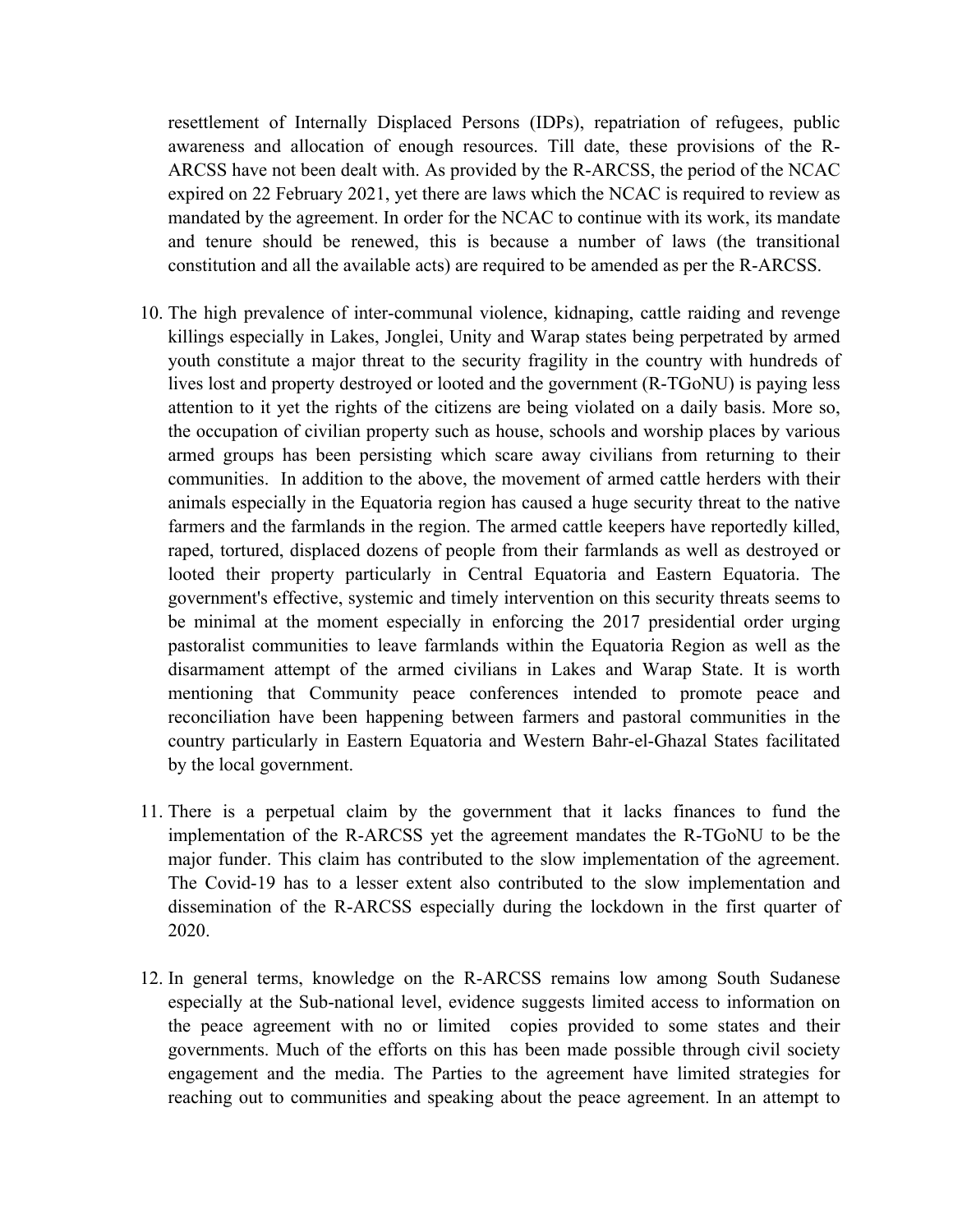bringing the views of the citizens together, <sup>a</sup> national dialogue was called for by the president in 2017. It was received with mixed reactions as its timing was not appropriate with some parties to the R-ARCSS refusing to take part in the whole process. However, its resolutions reached during the national conference are ye<sup>t</sup> to be adopted by the RTNLA.

### **Recommendations to the Government of the Republic of South Sudan.**

- Allocate enough resources for the implementation of the agreemen<sup>t</sup> without further delay.
- Expedite the graduation and the deployment of the NUF to lessen the risk of desertion and potential insecurity to citizens,
- Investigate and document all alleged human rights violations in all parts of the country.
- Engage citizens in all the implementation process including but not limited to reconciliation, constitutional development and monitoring of the peace agreement.
- Enhance the process of reforming the judiciary as <sup>a</sup> way of promoting justice and confidence of citizens to accessing the justice system.
- Initiate fresh consultation processes and ensure the inclusion of areas that were previously left out due to the conflict.
- Promote civilian and military relations to build confidence and promote peaceful coexistence.
- Consider disarming the civilians all over the country and pu<sup>t</sup> in place appropriate measures to controlling the flow and movement of firearms.

### **WOMENS RIGHTS**

Recommendation no 126.2, 126.3, 126.40, 126.42, 126.44, 126.45, 126.46, 126.47, 126.58, 126.59, 126.60, 127.34, 127.35, 127.36, 127.37

#### *Sexual & Gender Based Violence*

- 13. Anumber of commendable steps have been taken by the Government of the Republic of South Sudan in addressing women human rights particularly on Sexual and Gender Based violence (SGBV) since the last review on the UPR in 2016. Policies and actions plans have been pu<sup>t</sup> forward while others are in the pipeline by <sup>a</sup> number of line ministries with the aim of reducing cases of SGBV as explained below.
- 14. **Gender Based Violence (GBV) Court**. The GBV court was officially inaugurated on the 3<sup>rd</sup> of December 2020 with funding from the Embassy of the Kingdom of Netherlands a commitment to ending impunity for Gender Based Violence. Since its establishment, more than 21 cases of SGBV inclusive of perpetrators from the armed forces (Police & South Sudan Peoples Defense Forces) have been prosecuted with Jail terms of not more than 14 years as per the provisions of the South Sudan Penal Code 2008 247(1) & the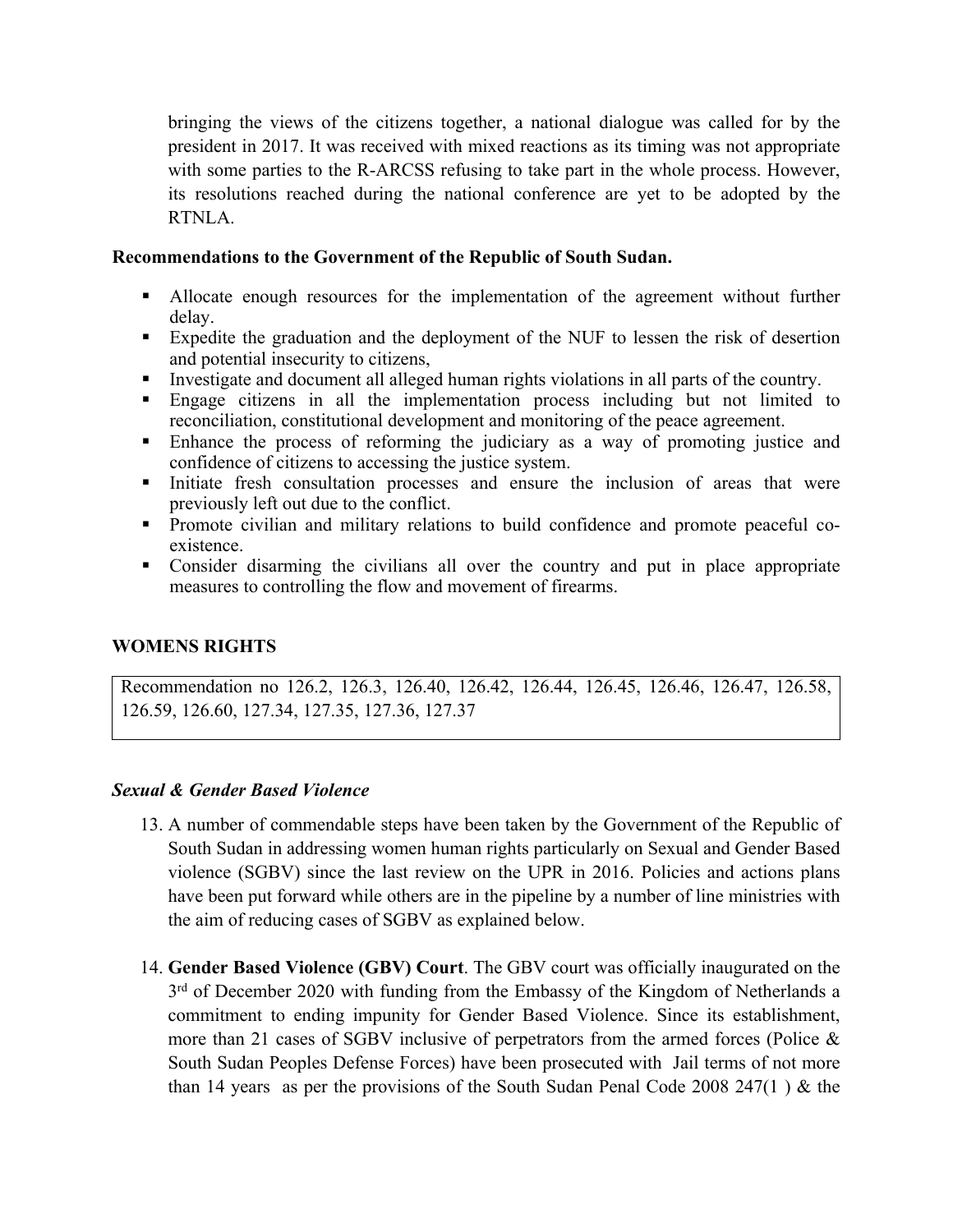South Sudan Child Act 2008, 22(4) The GBV court is only based in the Capital Juba thus limiting its jurisdiction within the capital city.

- 15. **The family protection centre/one-stop centre**:A family reference centre was established in 2013 and launched in 2017 funded by United Nations Population Fund (UNFPA) and Rescue International (RI) under the auspices of the Ministry of Gender Child & Social Welfare (MGCSW) in collaboration with other line governmen<sup>t</sup> institutions. The centre receives and treats all forms of SGBV cases. It is central and serves the entire country including cases received from across the 10 states. The centre receives an average of 7 SGBV cases per day and sometimes beyond this average with most of whom are victims of rape. The centre provides medical, psychosocial, legal aid and social services to survivors of SGBV.SGBV survivors are accorded protection only in their treatment (Gynaecology) wards in **Juba Teaching Hospital** where only serious cases that can medically be admitted. Currently, there are only two safe homes in Torit and Juba, this therefore only favors SGBV survivors in Juba and Torit. These institutions are equally challenged, their ability to operate depends solely on funding from International agencies/partners, the safety and protection of survivors while in hospital is minimal and can easily be compromised by perpetrators whereas those accessing services from the Out Patient Department still go to the community where perpetrators roam and finally late reporting of SGBV cases by survivors and those close to them hampers the managemen<sup>t</sup> of emergency treatment and testing hence compromising the health and lives of survivors. In addition to the above, the MGCSW launched <sup>a</sup> helpline (6-6-2) in May 2020, for purposes of reporting GBV cases and other forms of violence against women and girls. In June 2020 another toll free National helpline (6-2-3) was unveiled by UNFPA to suppor<sup>t</sup> victims of GBV throughout the country.
- 16. *Special Protection Units (SPUs):* The South Sudan National Police Service (SSNPS) set up 16 Special Protection Units (SPU's) in the country and trained over 50 officers on investigating cases of sexual violence and counselling. However, the SPUs only exist in **Juba, Yambio, Wau & Torit**. In the capital Juba there are SPU'<sup>s</sup> in 6 police stations.Recently (March 2021) 20 police officers were trained in Juba as Trainers of Trainees (TOTs) on SGBV, 4 of the trained officers will soon travel to other states and train other officers on managemen<sup>t</sup> of SGBV cases. Despite all the efforts made, the cases of SGBV are still on the rise, between the months of February and March 2021, 90 cases of SGBV cases were registered in only one police station, the central police division in juba all of which were perpetrated against women by men. Full operationalization of the SPUs still remains <sup>a</sup> challenge with reports on continued mismanagement of cases and inadequate measures for protecting survivors. Most of the SPU offices in the 5 of the six police stations are either demolished, closed or pu<sup>t</sup> to use by another unit within the SSNPS and therefore not adequately functional, furthermore there is <sup>a</sup> critical lack of information on the availability and the importance of SPUs by the public. In addition to the above some officers trained on SGBV have migrated to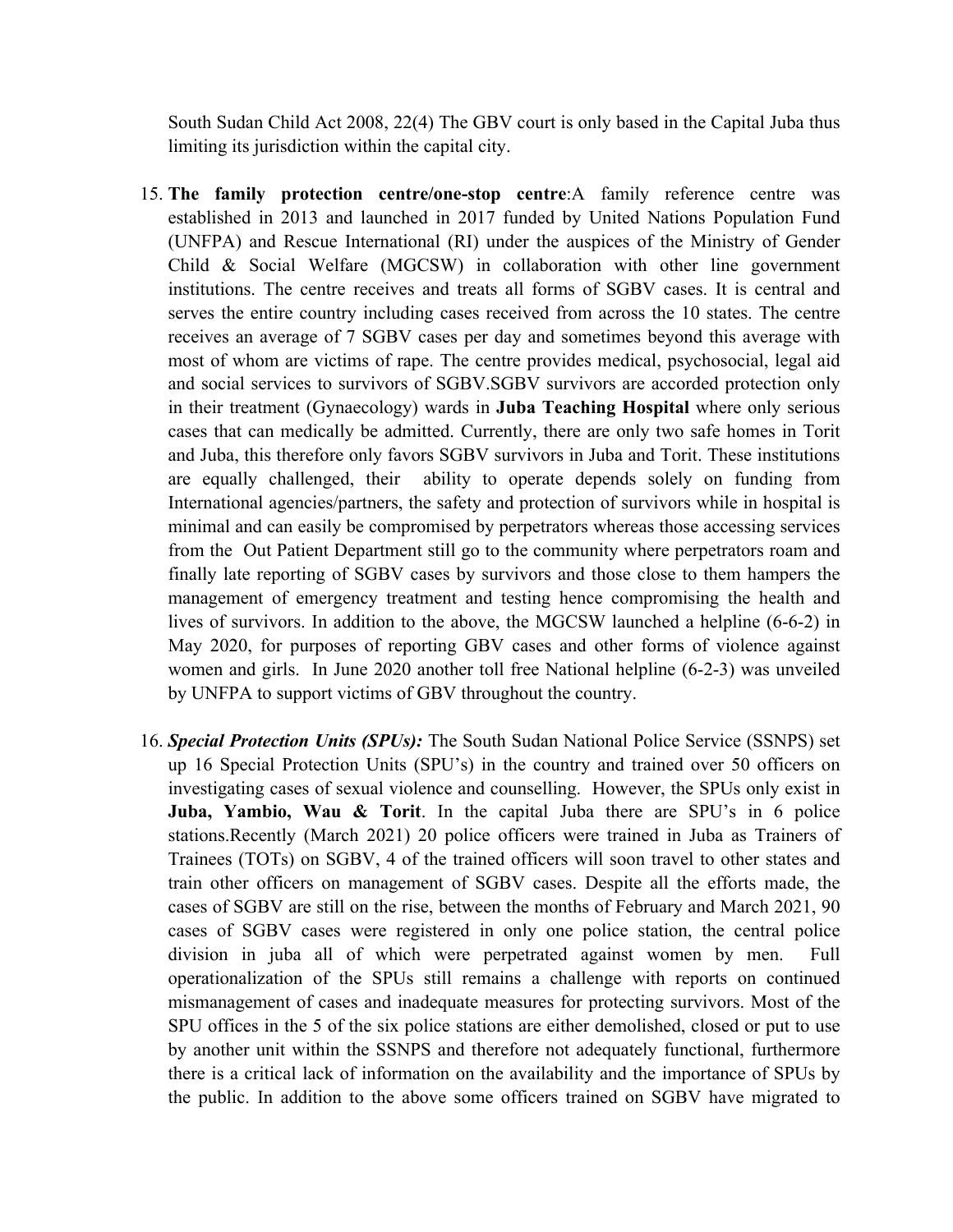other units within the police such as traffic, immigration and customs service and therefore untrained police offices are left to handle SGBV cases compromising confidentiality.

- 17. *Policies/action plans/strategic plans/International and regional treaties*: The GBV bill developed by the MGCSW is still in the council of ministers awaiting endorsement and the MoJCA is ye<sup>t</sup> to review it, It'<sup>s</sup> not clear when all the process required to pass the bill into law will happen. In addition to this, the Standard Operating Procedures (SOPs) as <sup>a</sup> national policy framework was formulated enshrining prevention, protection and response mechanisms as well as referral pathways for GBV is in use with copies available at the MGCSW. The Government developed <sup>a</sup> National Action Plan (NAP) 2015-2025 on the UNSCR 1325 on women peace and security, which works under 4 pillars: protection, participation, prevention and relief & recovery, it is currently under review and the MGCSW is ye<sup>t</sup> to write <sup>a</sup> repor<sup>t</sup> on its successes and challenges. The SSNPS developed <sup>a</sup> four-year action plan (2019-2022) on addressing conflict -related sexual violence in the Country however its implementation has not materialised. Currently all legislations are geared towards the implementation of the R-ARCSS, the parliament lacks legitimacy hence hindering it from formulating and amending legislations or laws that protect the rights of women and girls. Furthermore there are no laws handling child marriages excep<sup>t</sup> the customary laws and there is no plan underway to legislating <sup>a</sup> marriage law. There is also <sup>a</sup> dilemma in interpreting and understanding the constitutional provision of "marriageable age," it is against the Child Act 2008 and favors the customary practice of child marriage. In regards to the need to adhere to regional human Rights instruments, the status of the ratification of Maputo protocol is not clear.
- 18. International frameworks, such as Recommendation 30 of the Convention on the Elimination of All Forms of Discrimination Against Women (CEDAW) and UNSC Resolution 1325, remain inadequately implemented. For example, the constitutional provision within the 2018 R-ARCSS that 35% of all governmen<sup>t</sup> roles should be filled by women is ye<sup>t</sup> to be realised. The outbreak of Covid-19 has forced the governmen<sup>t</sup> to impose lockdowns, which include restrictions such as the cessation of movement and curfew. These measures are reported to have spiked cases of domestic violence and intimate partner violence in households. Women, girls, elderly and persons with chronic illnesses are most affected.

#### **Recommendations to the Government of the Republic of South Sudan**

- Speed up the process of passing the Anti GBV law and put it to use.
- Enact a family law without further delay.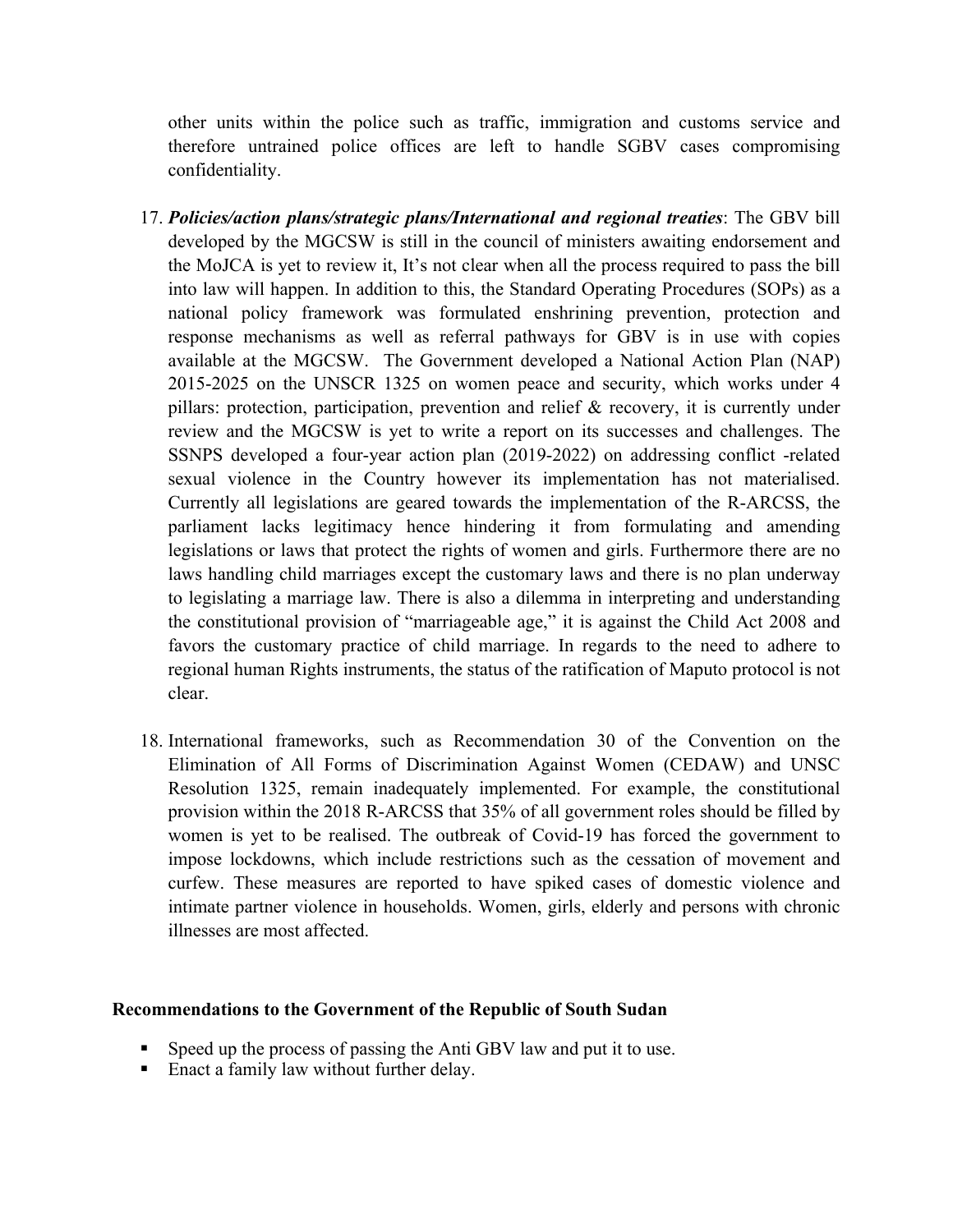- **Examplement Incore is a Theory Charter Charter in Human &** Ratify, Domesticate and implement the Protocol to the African Charter on Human & Peoples Rights on the Rights of Women in Africa (Maputo Protocol)
- Establish safe homes for survivors of SGBV across all the 10 states and the 3 Administrative areas.
- Take measures to ensure that SPU'<sup>s</sup> are functional in all the 10 states and the 3 administrative areas.
- Strengthen local institutions to address cases of child marriage and early pregnancies.
- Allocate adequate resources to relevant institutions that handle SGBV including those in the states,
- **Amend the Transitional Constitution of South Sudan by including the marriageable age.**

#### **RIGHTS OF THE CHILD**

**Recommendation no 126.72, 126.73, 126.74, 126.75, 127.41, 127.42, 126.49, 126.50**

#### **Access to Education**

19. The Government through the Ministry of General Education & Instruction made efforts towards transforming the education sector by developing laws and policies notably the General Education Act 2012, the General Strategic Plan 2018-2022, the Technical and Vocational Education training (TVET) Strategic Action Plan 2013-2017, The National Inclusive Education System Policy, the South Sudan Female Teachers Affirmative Action 2018-2022 and the Alternative Education System ( AES ) (*comprising of 6 programs: Accelerated Learning program ALP, Community Girls Schools CGS, Pastoralist Education Program PEP, Basic Adult Literacy Program BALP, Intensive English Course IEC and South Sudan Interactive Radio Instruction SSIRI* ) containing ambitious legal framework for implementing the right to education and largely remaining on paper without effective implementation. One of the major reasons as to why the educational policies have to <sup>a</sup> larger extent not been implemented is due to the limited budget allocated to the education sector (annual education allocation for 2019 was at 10% of the national budget). Minimal success has been recorded in relation to community girl'<sup>s</sup> schools particularly in Lakes states Rumbek where 4 community girls schools were constructed in the last five years as par<sup>t</sup> of the AES and are functional. The girls are given food to encourage them attend school regularly and also encourage parents to send their children to school. In Torit County: Eastern Equatoria State, the school feeding programme has boosted enrolment both in lower and upper primary, it is worth noting that the school feeding programme is limited to specific parts of the country and only available to public schools.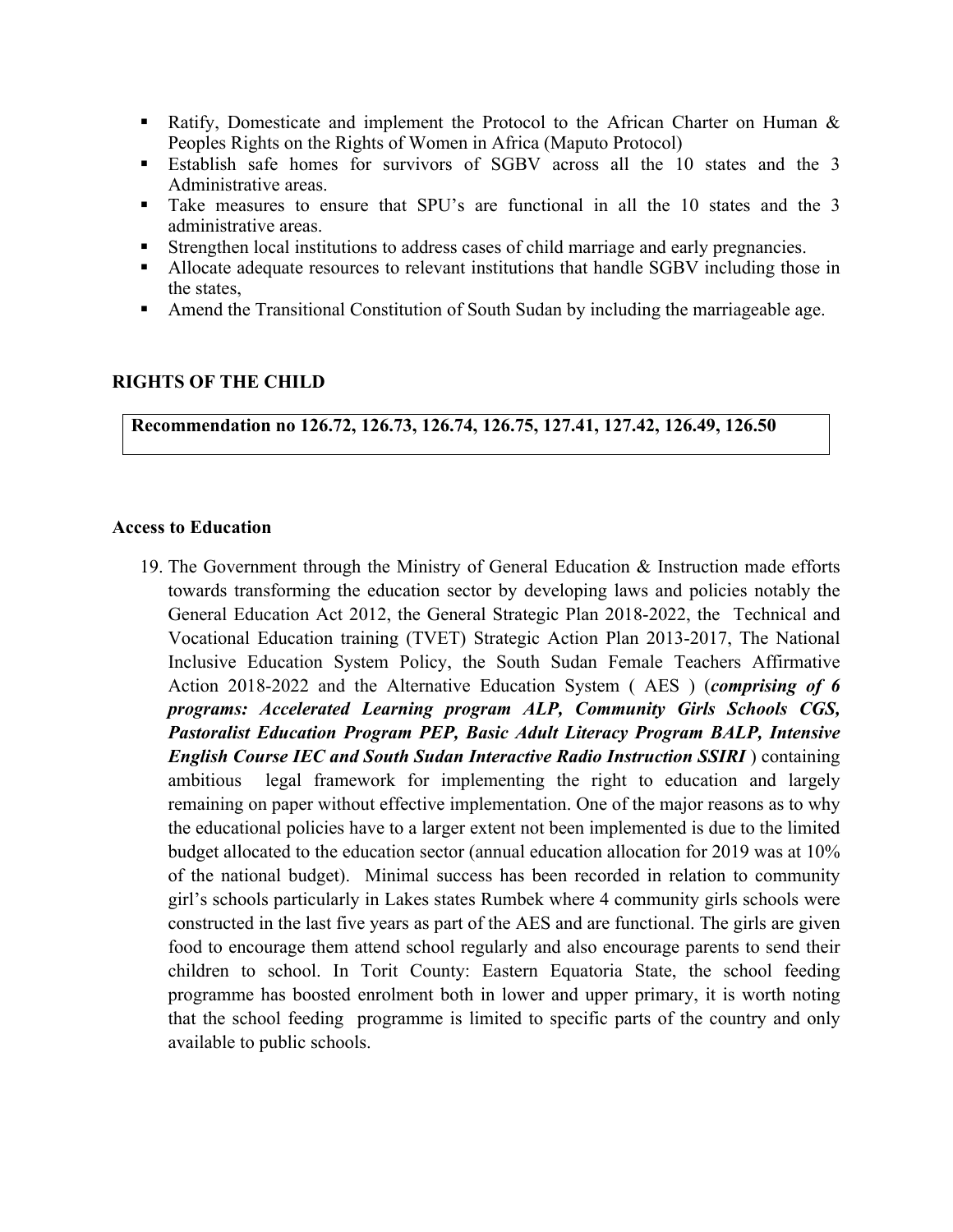- 20. The education sector is extremely donor dependent, the MOGEI has received tremendous suppor<sup>t</sup> from International partners /stakeholders with the aim of improving the education sector. Funded by European Union, the Girls Education South Sudan (**GESS**) is one of the Governments initiative to increase enrolment and retention of girls in schools as one of the few interventions that have made <sup>a</sup> difference. The program currently in its second phase (May 2019 -March 2024) was developed with the aim of transforming the lives of children in South Sudan especially girls, through education by providing cash transfers and capitation grants to schools. School girls receive between 2300ssp - 3,300 South Sudanese pounds (SSP) twice <sup>a</sup> year to cater for indirect costs of education such as exercise books and sanitary towels as incentives for retaining them in school. Pupils in primary levels 4 –8 and secondary students are the direct beneficiaries of the cash transfer. More than 250,000 girls across the country have received the cash transfer since the inception of the Programme. This program is overseen by the governmen<sup>t</sup> with Ministry of General Education and Instruction (MoGEI) taking lead. The cash transfer has not only improved the status of girls especially those from disadvantaged families but it has also increased their enrollment.
- 21. Teachers' incentive: Through the Impact project the EU has supported the MoGEI in terms of paying teachers' incentives complementing the little and delayed monthly salaries they receive from the government. The project was launched in April 2017 with each teacher receiving \$40 (*Usually converted into South Sudanese Pounds at the Central Bank Rate*) on <sup>a</sup> quarterly basis, <sup>a</sup> total number of 30,000 teachers across the country have benefited from the Programme since its inception. The teachers' incentive has contributed towards maintaining some teachers in schools. There are reports of delays in issuing the incentives to teachers and this has led to strikes, <sup>a</sup> case in point was in Jonglei where teachers went on strike over delayed payments and mismanagement of the funds, the teachers had not received their incentives since June last year (2020) <sup>a</sup> matter that prompted them to lay down their tools for about 2 weeks which affected learning of children. The State Ministry of Finance acknowledged receipt of the money however they spen<sup>t</sup> it on other priorities and promised to refund the teachers. According to <sup>a</sup> joint statement by the EU and MOGEI, 33,000 primary teachers shall receive incentives at the end of the first term to be paid in August 2021 to cover the months between May-August 2021 subject to validation of teachers an exercise that has commenced.
- 22. Rehabilitation and construction of Schools: A number of International Non-Governmental Organizations have rendered their suppor<sup>t</sup> in some locations notably In Torit where 3 vocational schools have been renovated by United Nations Development Fund & Humanity & Inclusion, in Yambio 3 schools have been renovated by UNICEF, UNMISS, World Vision, In Wau most of the schools have been renovated by governmen<sup>t</sup> through the suppor<sup>t</sup> of partners under the LOGOSEED project, In Unity state <sup>a</sup> total number of 9 primary and 3 secondary schools have been constructed by the Lutheran World Federation with funding from United Nations High Commissioner for Refugees (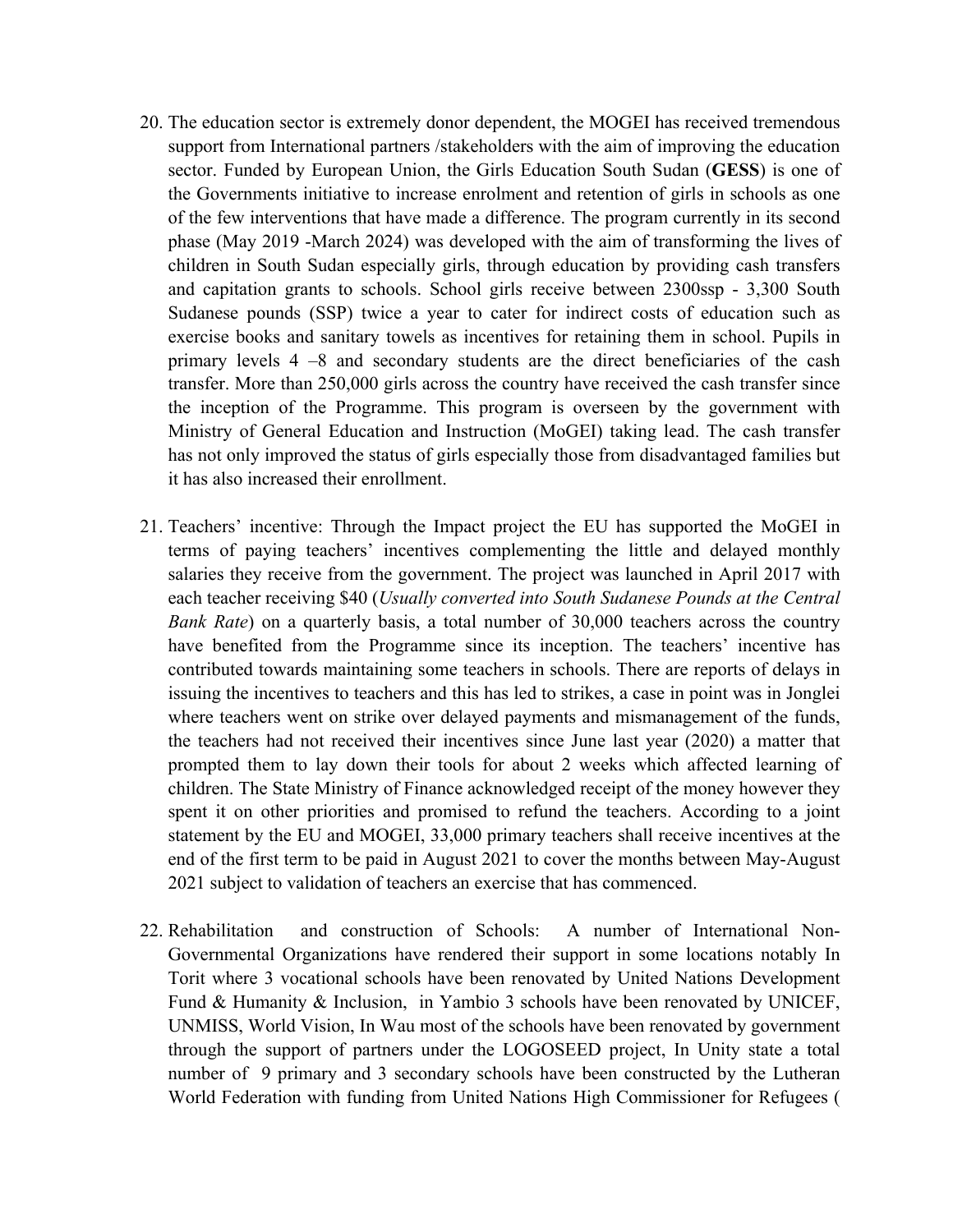UNHCR ) to cater for the education needs of refugees from Sudan and the host community. . Within the Central Equatoria region, 14 schools have been renovated with the suppor<sup>t</sup> from EU. It is worth mentioning that many schools particularly in Central and Western Equatoria are still in <sup>a</sup> vandalized state thus not friendly for learning. MoGEI launched new textbooks based on the new curriculum in 2019 and with suppor<sup>t</sup> from global partnership the ministry has started printing books to the ratio 1:2 to be distributed next year.

23. Amidst the suppor<sup>t</sup> provided by partners/stakeholders, the challenges facing the education sector overshadow the successes. Untrained and low paid teachers continue to impact on the delivery of quality education to many schools across the country *More than 70% of teachers are untrained & unqualified, teacher motivation in general is very low ,irregular and low pay, difficult working conditions* , Unfriendly learning environment for children with disabilities impacting on their ability to access education, poverty levels curtailing parents from paying school requirements including school fees despite the fact that the General Education Act 2012 provides for free and compulsory education for every child, public schools still demand that parents pay school dues. Recently the MOGEI gave directives that, private and faith based schools should not charge school fees exceeding 80,000 SSP, insecurity and safety issues has also discouraged many children from going to school, the global pandemic has resulted into drop in enrolment rate especially in candidate classes, <sup>a</sup> total number of 450 cases of child pregnancies have been recorded since the break out of Covid19 early last year ( 2020), overcrowding due to limited classrooms continue to distract teaching and children'<sup>s</sup> level of concentration and finally there is limited liaison between the national and state institutions on information sharing and on the implementation of the country'<sup>s</sup> available laws.( *relevant to education* )

#### **Recommendations to the Government of the Republic of South Sudan**

- Implement all education policies and legal framework to ensure all children access education and remain in school
- Increase the budget allocation for the education sector to 20  $\%$  so as to ensure availability of teaching and learning resources for all primary and secondary schools.
- Establish <sup>a</sup> comprehensive national scholarship scheme for girls.
- Create <sup>a</sup> conducive environment (safety and security) for both teachers, learners and community.
- Increase teachers' salary and ensure timely payment.
- Г Construct public boarding schools in all States.
- Take measures to ensure all teachers traning institutes and TVET are functional and consider building more across the Country.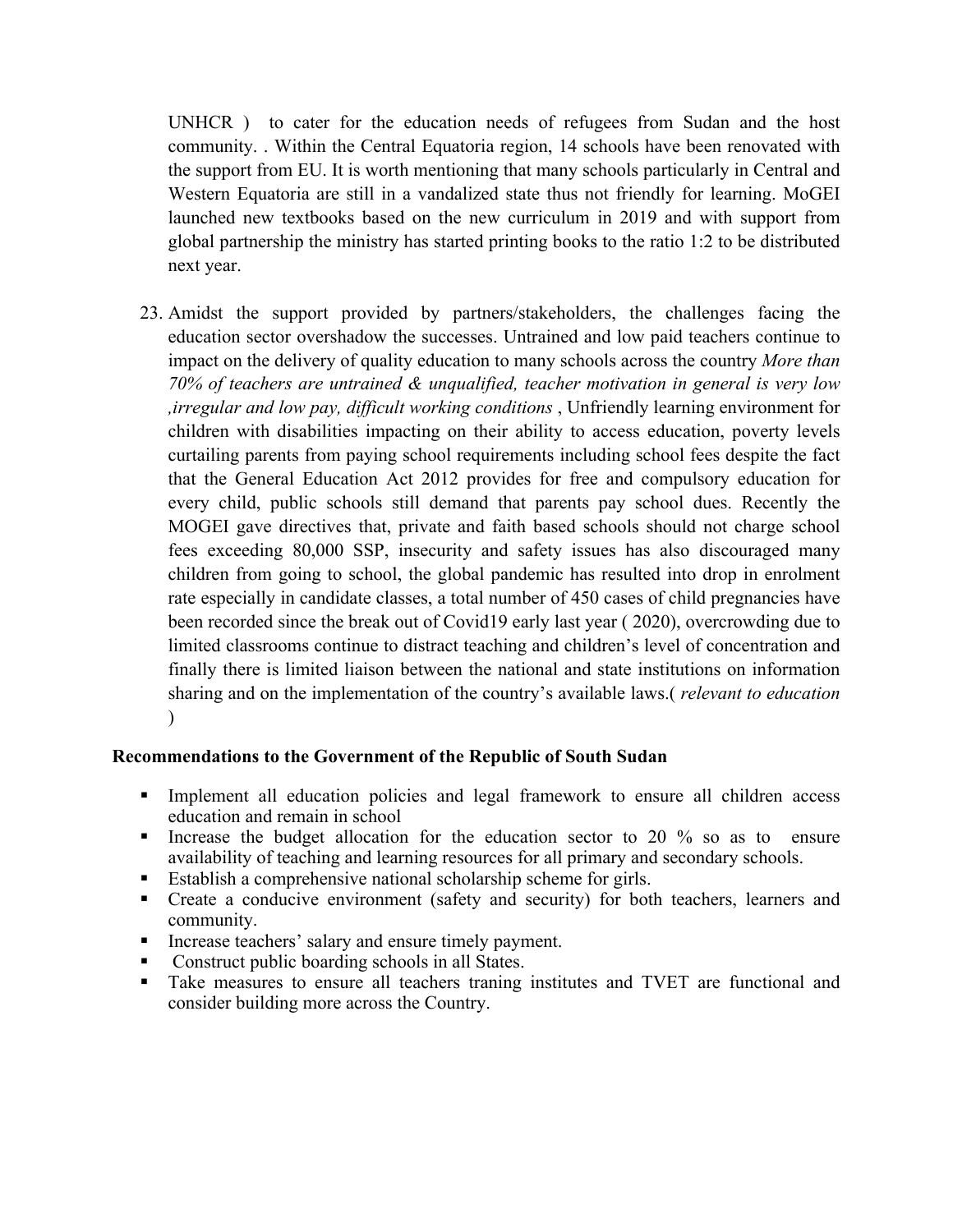## **BIBLIOGRAPHY**

Director Genral, Ministry General Education & Instruction, Department of Gender & Inclusive education: Interview (May 2021)

Director General, Ministry of Gender, Child & Social Welfare: lnterview (June 2020)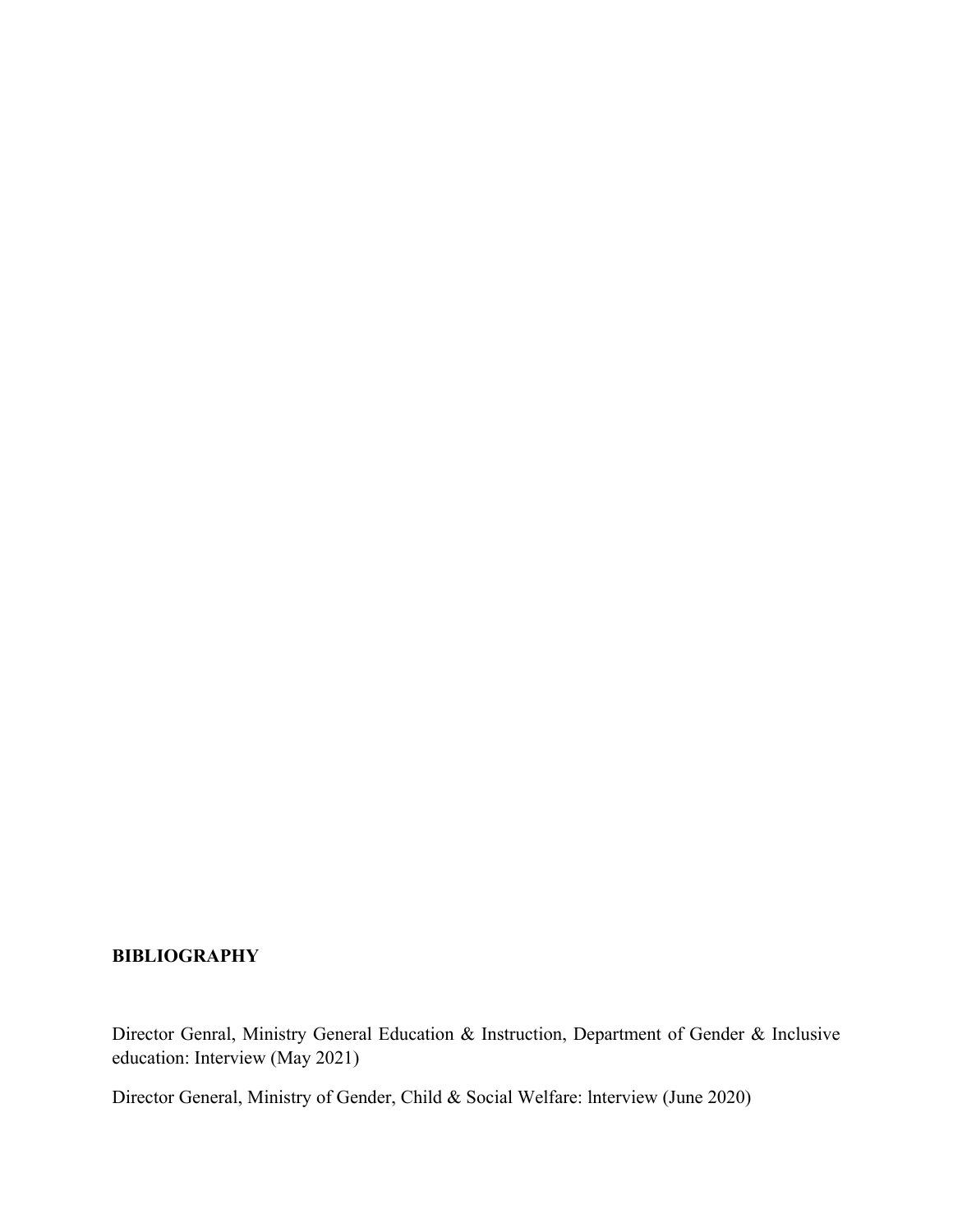Inspector General of Police, Ministry of Interior: South Sudan National Police Service, Interview (May 2021)

Chairperson committee for education, research science & technology: TNLA, Interview (January 2021)

Director of Child Protection, Demobilization & Reintegration Commission: Interview (June 2021)

Undersecretary, Ministry of Justice & Constitutional Affairs: Interview (Dec 2020)

High court judge, SGBV & Juvenile court: Interview: (June 2021)

Focal Point Person (Medical), Family Protection Centre- Juba Teaching hospital: Interview, (Dec 2020 )

Head teacher, Mercy Primary school: Interview (Dec 2020)

Teacher, Buluk Primary School: Interview (Jan 2021)

Joint statement on the European Union IMPACT incentives for primary school teachers, June 16th 2021

CSO UPR coalition national consultation report: Juba, Wau, Torit, Yambio

South Sudan Penal Code 2008

Revitalised Agreement of the Resolution of Conflict in South Sudan 2018

General Education Act 2012

General Strategic Plan 2018-2022

South Sudan Female Teachers Affirmative Action 2018-2022

Assessment Report on Peace & Implementation in South Sudan, South Sudan Council of Churches, Oct 2020

Reconstituted Joint Monitoring & Evaluation Commission, Report on the resolution of conflict in the Republic of South Sudan,  $1<sup>st</sup>$  Jan0 31 $<sup>st</sup>$  March 2021.</sup>

South Sudan Human Rights Forum (June 2021) Panelist discussion

<https://www.camb-ed.com/intdev/article/534/impact>

<https://eyeradio.org/teachers-to-receive-incentives-next-week>

<https://eyeradio.org/jonglei-teachers-demand-their-eu-funded-incentives/>